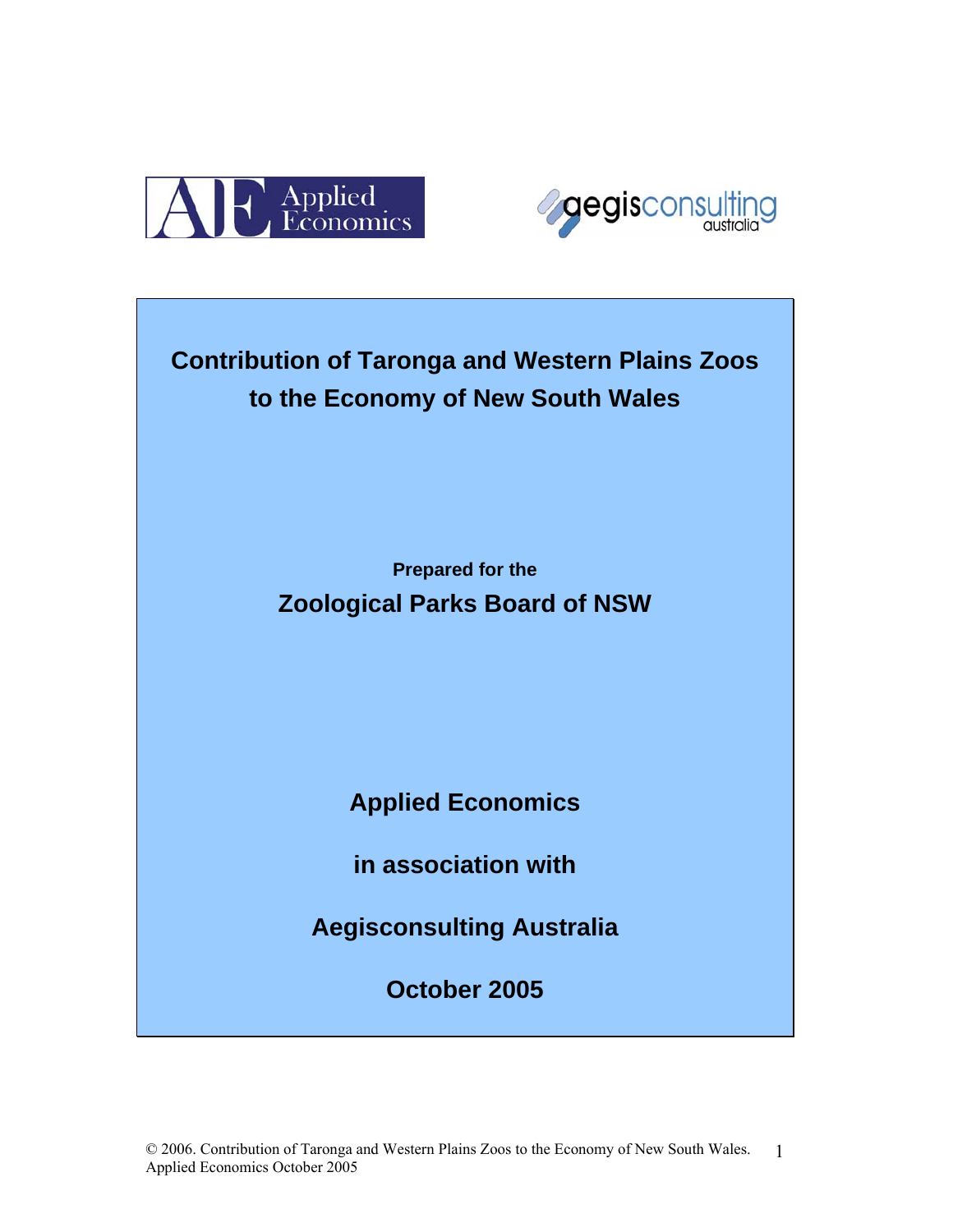



### **Contents**

|              | <b>Executive Summary</b>                        |  |
|--------------|-------------------------------------------------|--|
| $\mathbf{1}$ | Introduction                                    |  |
| 2            | Approach to Estimation of Economic Contribution |  |
| 3            | Estimates of the Economic Contribution          |  |
| References   |                                                 |  |

#### **Acknowledgement**

Dr. Roy Powell, Director of the Centre for Agricultural and Regional Economics, provided advice on the magnitudes of the flow-on effects (multipliers) from zoo-related expenditures. Applied Economics is responsible for the use of these multipliers in this report.

Dr. Peter Abelson

Director, Applied Economics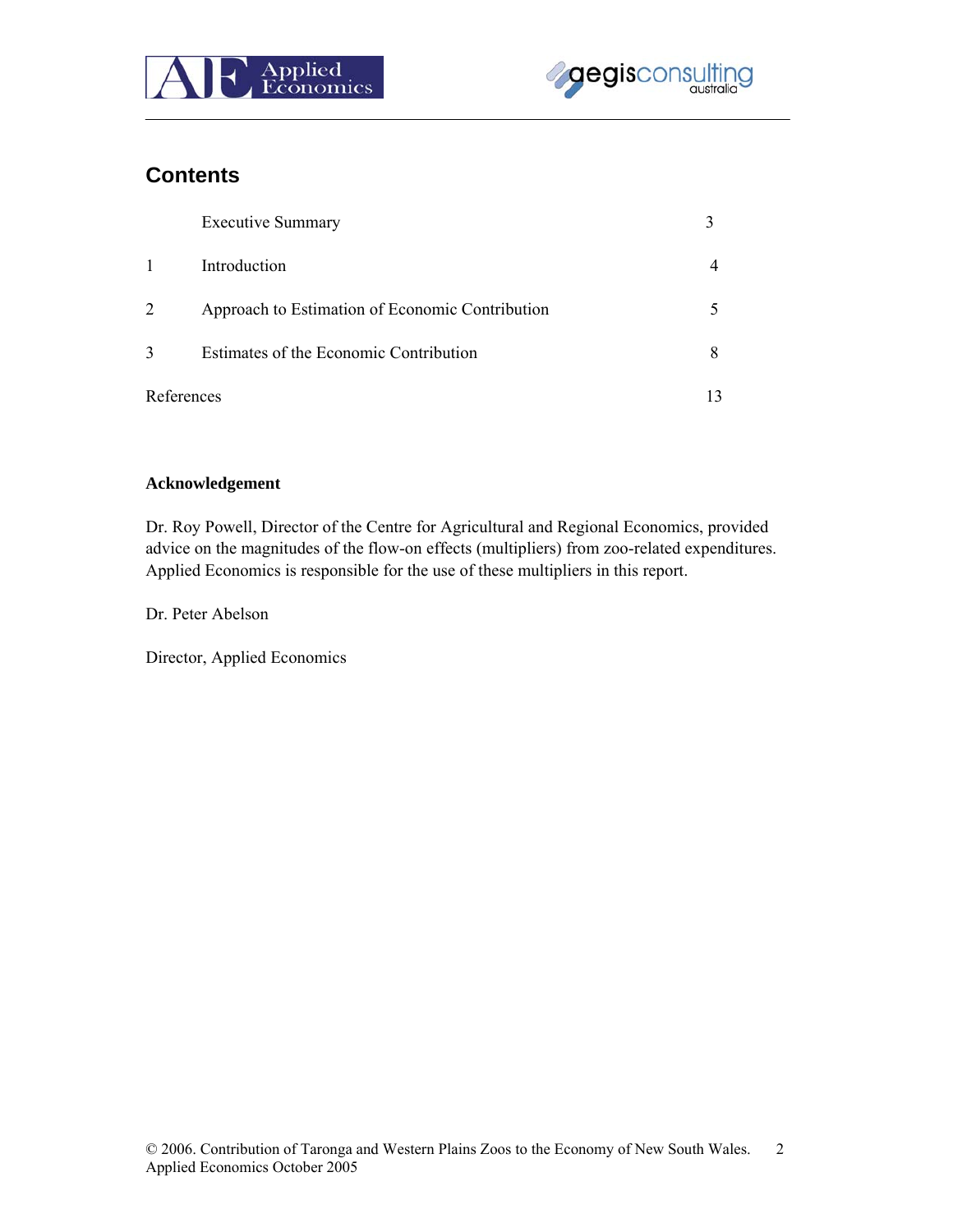



## **Executive Summary**

This report estimates the gross annual output (income) contribution of Taronga Zoo and Western Plains Zoo to the New South Wales economy based on 2004-05 figures.

In 2004-05, recurrent expenses of the two zoos totaled \$51.9 million. Excluding depreciation allowances, which have no effect on currently produced output, the total was \$46.0 million. Capital expenditure totaled another \$26.7 million.

In addition, travel expenditure by visitors to the zoos within NSW totaled an estimated \$19.4 million. Also, international and intestate visitors spent an estimated additional \$9.9 million a year on NSW goods and services as a result of extra time spent in NSW.

As shown below, combining these various expenditures, the two zoos contribute NSW output valued at \$102.0 million. In addition, there are substantial flow-on effects. Drawing on the input-output model developed by the Centre for Agricultural and Regional Economics and used by the NSW Treasury, the flow-on effects total \$146.1 million.

Thus inclusive of flow-on effects and including capital expenditure, the two zoos contributed an estimated \$248.1 million to NSW output and incomes in 2004-05. If capital expenditure is excluded as an irregular occurrence, the two zoos contributed an estimated \$180.8 million to NSW output and incomes in 2004-05.

| <b>ESUMATED 21 USS OUTPUT (MICOME) CHECKS TOL TYS W ECONOMY IN 2004-03</b> |                               |                   |                                  |                              |  |  |  |
|----------------------------------------------------------------------------|-------------------------------|-------------------|----------------------------------|------------------------------|--|--|--|
| <b>Expenditure / output</b>                                                | <b>Initial effect</b><br>\$m) | <b>Multiplier</b> | <b>Flow-on</b><br>$effect$ (\$m) | <b>Total effect</b><br>\$m\$ |  |  |  |
| Zoo recurrent expenditure                                                  | 46.0                          | 2.40              | 644                              | 110.4                        |  |  |  |
| Visitor travel expenditure                                                 | 19.4                          | 2.40              | 27.2                             | 46.6                         |  |  |  |
| Additional tourist expenditure <sup>a</sup>                                | 9.9                           | 2.40              | 13.9                             | 23.8                         |  |  |  |
| Total expenditure / output                                                 | 75.3                          |                   | 105.5                            | 180.8                        |  |  |  |
| Zoo capital expenditure                                                    | 26.7                          | 2.52              | 40.6                             | 67.3                         |  |  |  |
| Total with capital expenditure                                             | 102.0                         |                   | 146.1                            | 248.1                        |  |  |  |

**Estimated gross output (income) effects for NSW economy in 2004-05** 

(a) Additional overseas and interstate expenditure due to the zoos.

The two zoos directly employ 473 persons. Allowing for travel and tourism effects and capital expenditure, the zoos generate 964 jobs. With flow-on effects, the total jobs generated rises to 1761 jobs. Excluding capital expenditure, the two zoos generate an estimated 748 jobs from first round effects and a total of 1325 jobs.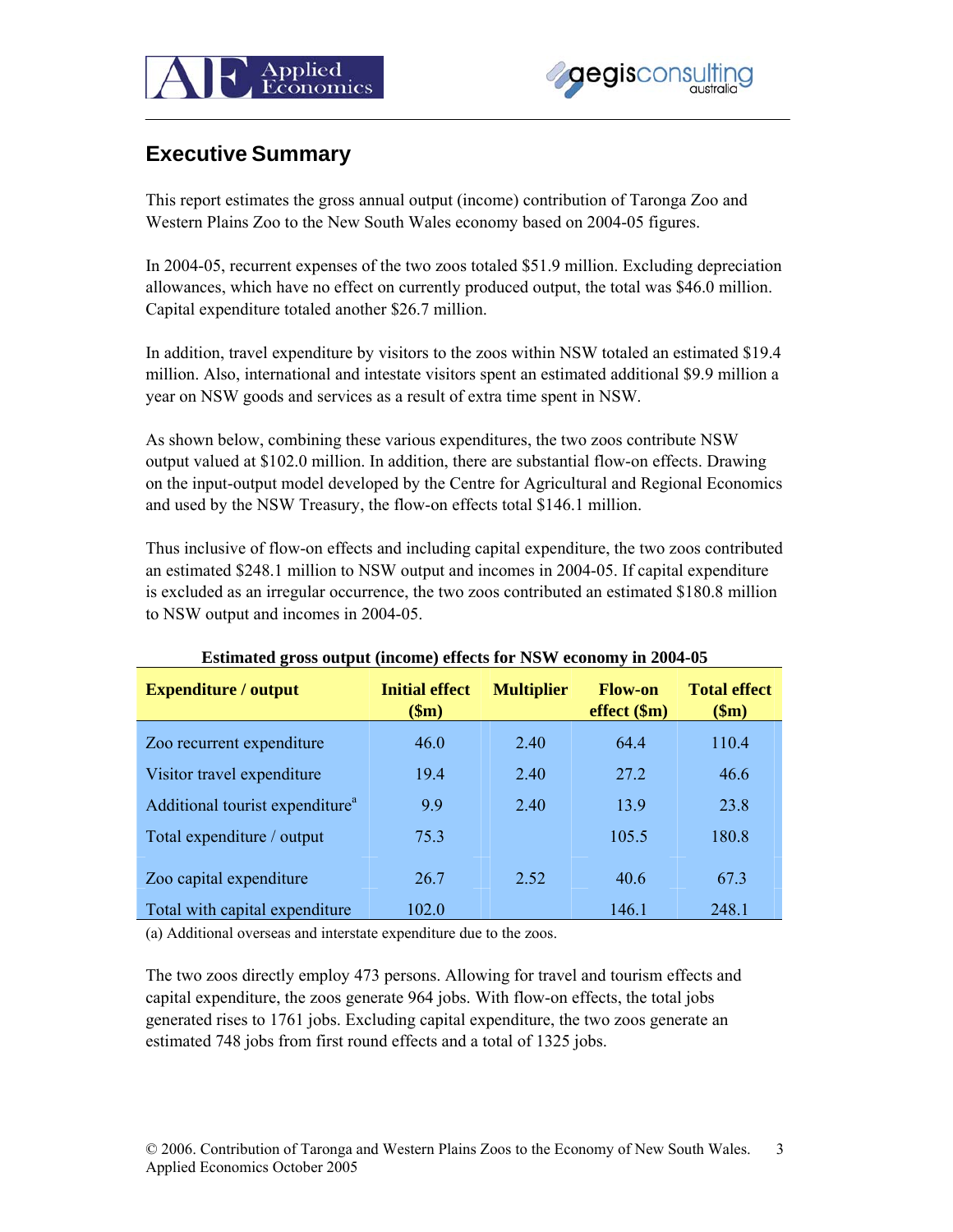



# **1. Introduction**

This report provides an estimate of the gross annual contribution of Taronga Zoo and Western Plains Zoo to the NSW economy.

The focus of this report is on the value of gross economic output and employment that is generated from the existence and operations of these two zoos and related tourism expenditure. In essence this is an economic impact assessment similar to that used to assess the economic impact of major events such as the Sydney Olympic Games.

The approach is also similar to that used by the Zoological Parks Board in its 1993 report on the contribution of two zoos to the economy of NSW. Many similar studies of the economic impacts of zoos have been conducted for other zoos. Examples include the Economics Research Group (1997) report on economic impacts of the Cincinnati zoo on the Cincinnati economy and the Washington Economics Group (2003) report on the impact of the Miami zoo masterplan on the Florida economy.

This report does not attempt to estimate the value of the zoo to visitors (consumers) or the public good values of the zoo. Consumer values would include not only visitor expenditures but also any consumer surpluses — that is any value of the zoo experience over and above visitor payments to the zoos. Public good values would include education, conservation, environmental and research benefits.

The Zoological Parks Board currently receives in the order of \$11 million per annum from the NSW Government for expenditures on public goods (as a social support payment or consumer service obligation payment). This social support payment reflects assessed expenditures on public goods rather than estimated consumer valuations of the public goods provided. However, as this social support expenditure represents only about \$5 per household in NSW, this is almost certainly a great deal less than NSW households (or Australian households) would be willing to contribute to the public goods provided by the zoos.

Section 2 that follows outlines the evaluation methodology for estimating the output contribution to the NSW economy. The third section provides estimates of the value of the output contribution along with employment estimates.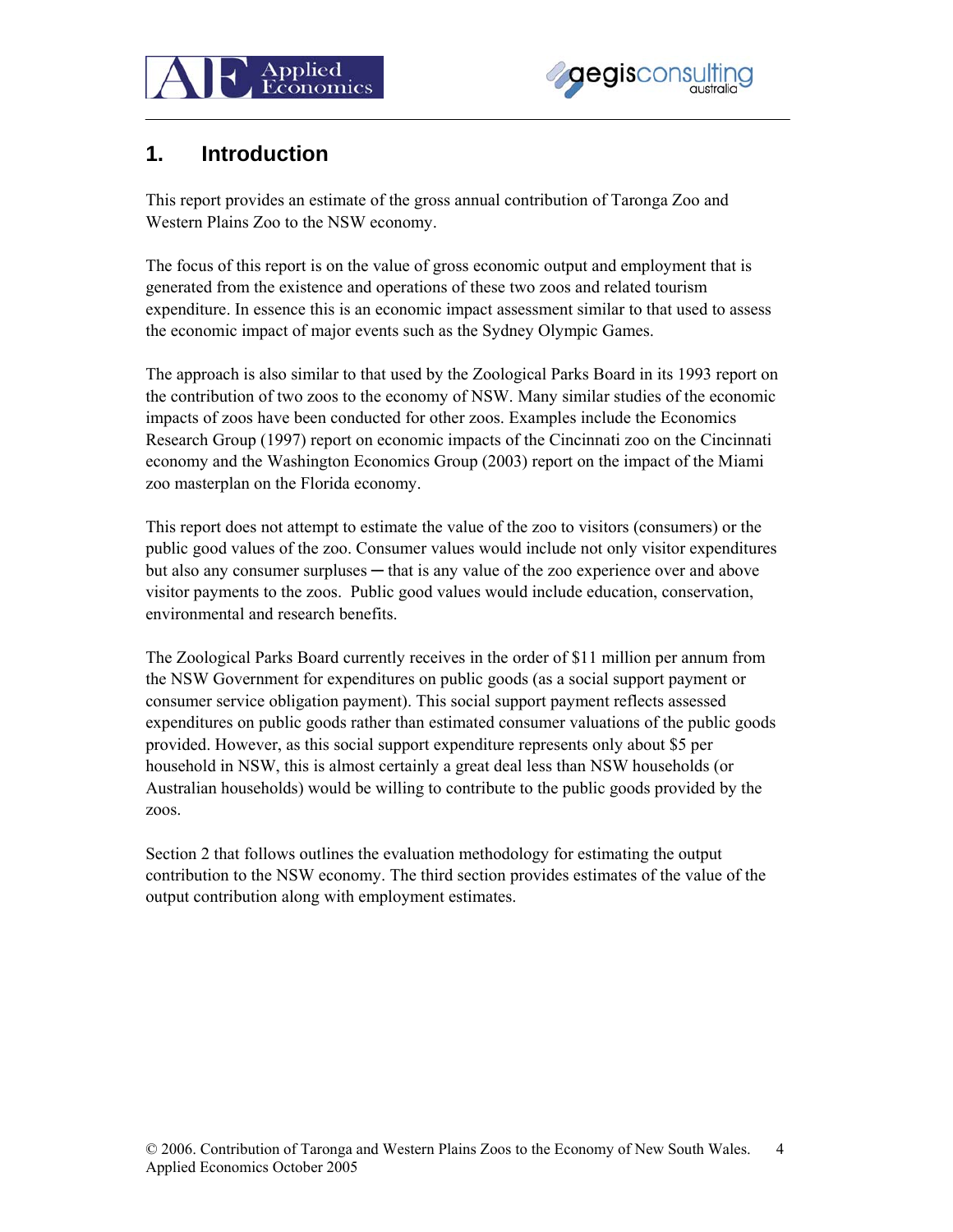



# **2. Approach to Estimation of Economic Contribution**

There are three sources of direct contributions to the NSW economy. These are expenditures by the zoos in the provision of a variety of services (funded from various revenue sources), expenditures on transport for access to the zoos, and expenditures by international and interstate visitors to NSW that would not otherwise occur. Then in each case there are indirect contributions to economic output as a result of the flow-on effects (expenditure multipliers). Each of these heads of expenditure as well as the concept of the multiplier is explained briefly below.

**Expenditure by the zoos**. All operating expenditure by the zoos on resources in NSW, including expenditure on labour, plant and equipment, materials, energy and so on, contributes to output produced by the NSW economy, employment, and income for the owners of the resources that are employed. Moreover, all such expenditure has a flow-on effect as the income received is re-spent by the recipients. In addition borrowing costs are usually included as a direct effect of operations because they provide income to the recipients of the interest payments.

Following conventional procedure for economic impact analyses, superannuation payments and payroll tax are also included as part of the direct (value added) output. Superannuation payments are part of the compensation for work even though most employees will only receive the benefits in later years. Payroll taxes are also part of the cost of employment and they reduce the taxes that other tax payers must pay, thus enabling other tax payers to spend more on other goods. However, these expenses generate little or no immediate flow-on effect.

When capital expenditure is of a replacement nature, it takes on the character of other operating expenses and has a similar year-to-year impact. When capital expenditure is a oneoff expense, it would be misleading to count it as a regular contribution. In this report we estimate the gross economic impact of the zoos with and without capital expenditure (based on 2004-05 experience). Depreciation expense is not included in this analysis as providing any contribution to the NSW economy because it does not have any direct effect on output and it would be double counting to include capital expenditure and depreciation expense.

**Expenditure on access to the zoos**. All expenditure on access to the zoos using NSW resources contributes to output by the NSW economy. In practice some NSW resources may be involved in transporting international and interstate visitors from outside NSW to local accommodation in NSW. On the other hand, some non-NSW resources may be involved in transporting all visitors to the zoos within the NSW borders. In this study we focus on expenditure on transport within NSW and assume that this is provided by NSW resources and so contributes to the NSW economy.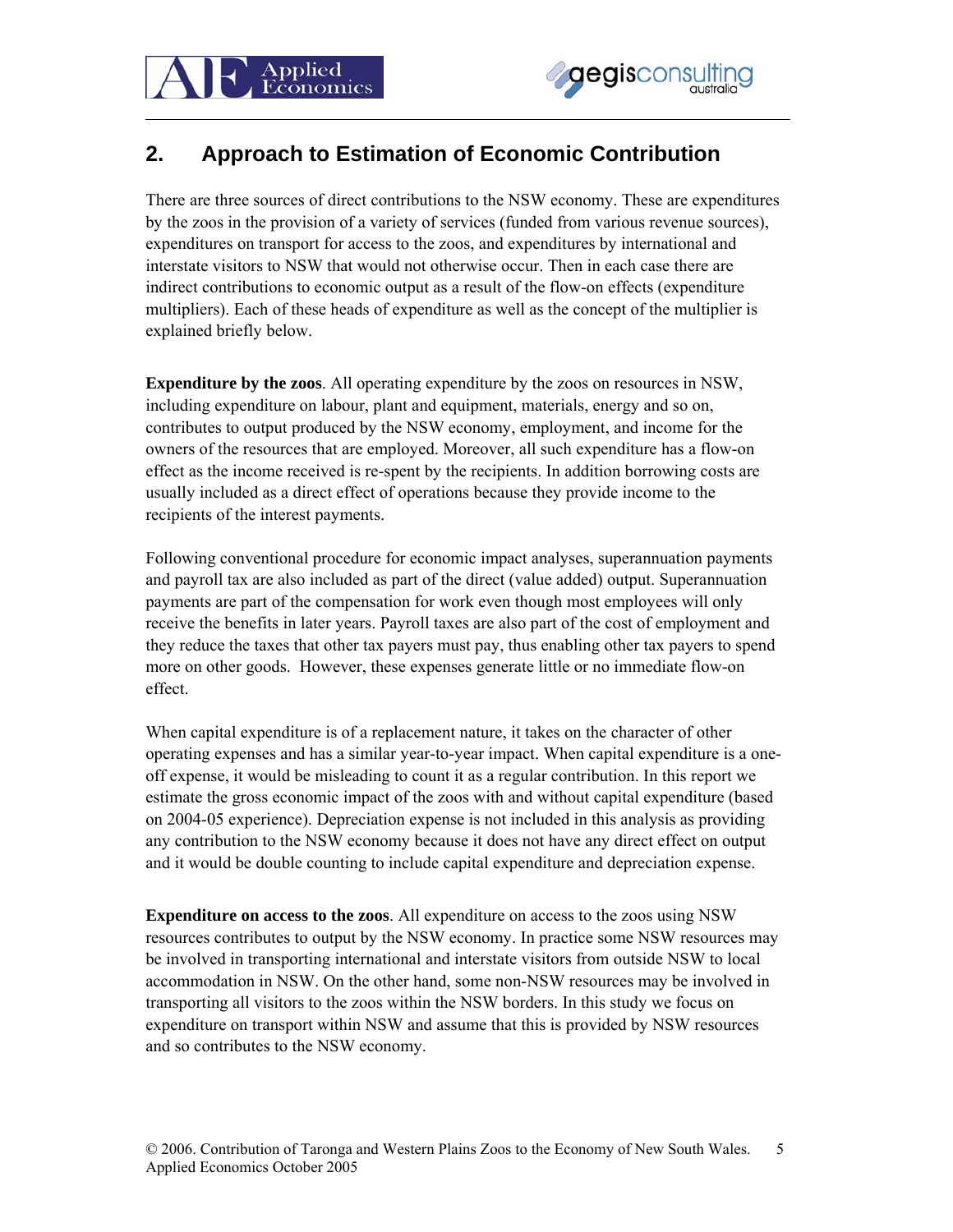



**Additional expenditure by international and interstate visitors**. Some visitors to the zoos may visit NSW for the prime purpose of visiting a zoo and would not have visited the state otherwise. Other visitors may extend their stay and their non-zoo spending in NSW. In both cases there will be increase in spending on NSW goods ands services. However, some allowance has to be made for the proportion of this additional spending within NSW that is not spent on NSW goods and services.

**Multiplier impacts**. Each of these three forms of expenditure on NSW output is likely to have flow-on (multiplier) effects for income and employment. The income multiplier is a function of the proportion of income generated that is re-spent on NSW economic resources. Thus suppose that direct expenditure on NSW output is \$100 and that two-thirds of this is respent on further NSW output and that this pattern is repeated. Then, by a succession of effects, the following additional output to the total value \$191 is generated:

 $$66 + $44 + $29 + $19 + $13 + $8 + $5 + $4 + $2 + $1 = $191$ 

Including the initial \$100, the total value of output generated is \$291. In this case the multiplier is 2.91. Of course, some of these impacts may be delayed beyond one year.

There is a convenient formula for estimating the multiplier (M):

$$
M = 1 / (1 - P)
$$

where P is the proportion of expenditure that is re-spent on local goods. For example if  $P =$ 66 per cent.

$$
M = 1 / (1 - 0.66) = 2.91
$$

In practice, P and therefore M are usually lower than in this example. The proportion of income that is re-spent on local goods depends on three forms of leakages. These are tax leakages to the Australian Government, household savings (income that is not re-spent), and income that is re-spent on imports to NSW (including international and interstate imports). Suppose that taxes are 20 per cent of income received, household savings are 5 per cent of income, and that international and interstate imports make up are 20 per cent of the 75 per cent balance left over after taxes and saving. The propensity to re-spend income on local NSW goods (P) would be 0.60. Thus

$$
M = 1 / (1 - 0.60) = 2.50
$$

Every \$100 of output generated would generate an additional \$150 worth of output in NSW.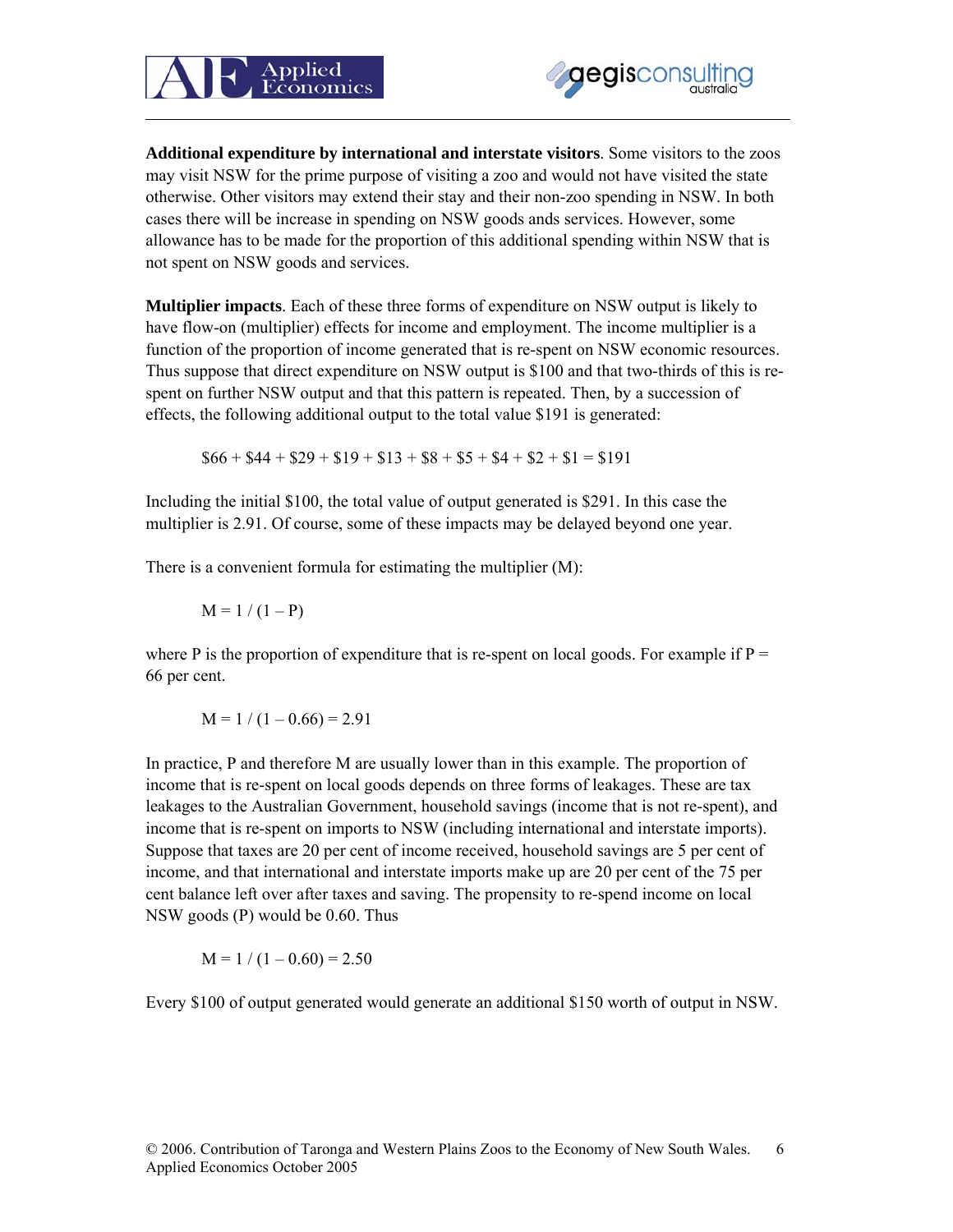



Multipliers vary with the tax regime, the size of the local area, the state of the local economy, and the propensity of the recipients of the initial expenditure to re-spend income locally.

In this study we draw on multipliers estimated from the NSW input-output table prepared by the Centre for Agricultural and Regional Economics (CARE) in Armidale. This input-output table is often employed by NSW Treasury. In this input-output table, zoos are treated as part of a larger sector that includes libraries, museums, parks and gardens, arts and services to the arts. However, the following figures indicate that the pattern of expenditure on zoos is similar to the pattern for the wider sector.

| <b>Expenditure Category</b>     | Zoo           | <b>IO</b> Sector |  |
|---------------------------------|---------------|------------------|--|
|                                 | $\frac{0}{0}$ | $\frac{0}{0}$    |  |
| Purchases from other industries | 21.7          | 24.0             |  |
| Employees                       | 53.6          | 56.4             |  |
| Other value added (a)           | 13.9          | 10.2             |  |
| Imports                         | 10.8          | 9.4              |  |
| Total                           | 100.0         | 100.0            |  |

Given that the expenditure structure shown as a percentage of total expenditure is similar for zoos and for the sector as a whole, it is reasonable to apply the overall sector multipliers to the zoo data (see next section).

Employment multipliers work in a similar way to output multipliers. We again draw on CARE's input-output table for our employment multipliers.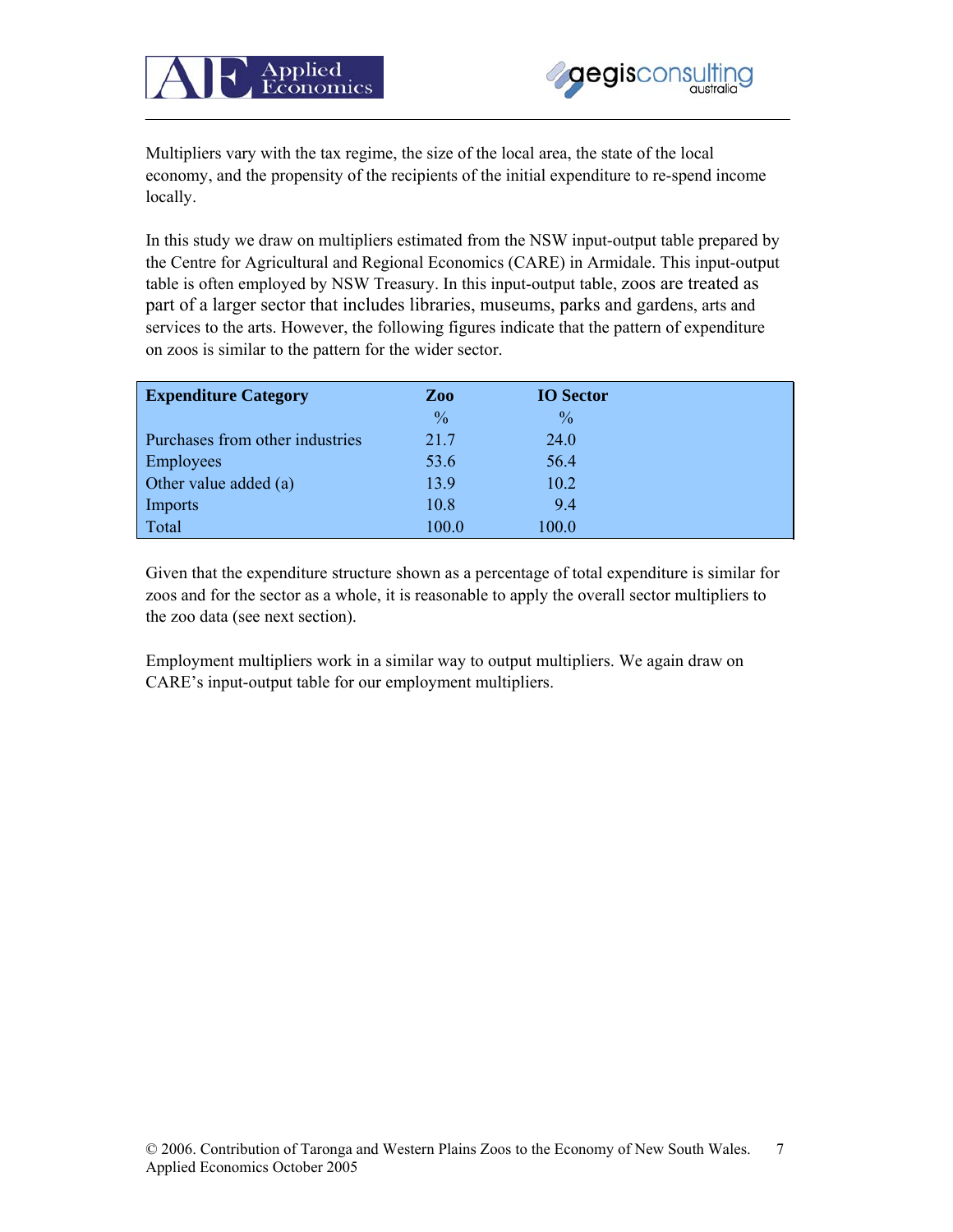



### **3. Estimates of the Economic Contribution**

#### **Expenditures by the zoos on NSW output**

Recurrent expenses of Taronga Zoo and Western Plains Zoo amounted to \$51.9 million in 2004-05. As shown in Table 1, this included three categories of recurrent expenditure.

- Expenditure of \$41.9 million on services with regular multiplier effects;
- Expenditure of \$4.1 million on services with little or no multiplier effects;
- Depreciation expense of \$5.9 million with no output effect separate from capital expenditure.

| Table 1<br><b>Expenditures by zoos in 2004-05</b> |                 |  |  |  |  |
|---------------------------------------------------|-----------------|--|--|--|--|
| Expense                                           | $\mathbf{\S}$ m |  |  |  |  |
| <b>Ordinary activities</b>                        |                 |  |  |  |  |
| Salaries and wages <sup>a</sup>                   | 23.6            |  |  |  |  |
| Trading costs of sales <sup>b</sup>               | 2.1             |  |  |  |  |
| Marketing expenses <sup>c</sup>                   | 1.2             |  |  |  |  |
| Insurance                                         | 0.7             |  |  |  |  |
| Maintenance                                       | 42              |  |  |  |  |
| Animal welfare/research                           | 1.5             |  |  |  |  |
| Contract services                                 | 1.0             |  |  |  |  |
| Other activity expenses <sup>d</sup>              | 6.0             |  |  |  |  |
| Borrowing costs                                   | 1.6             |  |  |  |  |
| Total                                             | 41.9            |  |  |  |  |
| Other recurrent expenses                          |                 |  |  |  |  |
| Superannuation                                    | 1.1             |  |  |  |  |
| Long service leave                                | 0.5             |  |  |  |  |
| Payroll tax                                       | 1.4             |  |  |  |  |
| Workers compensation / other                      | 1.1             |  |  |  |  |
| Total other expenses                              | 4.1             |  |  |  |  |
|                                                   |                 |  |  |  |  |
| Depreciation                                      | 5.9             |  |  |  |  |
| <b>Total all recurrent expenses</b>               | 51.9            |  |  |  |  |
|                                                   |                 |  |  |  |  |
| Capital expenditure                               | 26.7            |  |  |  |  |
| Total                                             | 78.6            |  |  |  |  |

| Table 1 | <b>Expenditures by zoos in 2004-05</b> |  |
|---------|----------------------------------------|--|

(a) Excluding superannuation, long service leave and payroll tax.

(b) Cost of sales for catering, souvenirs and book shops.

(c) Includes advertising, promotions, and other marketing expenses.

(d) Includes energy costs, printing, travel, communications, computing expenses etc.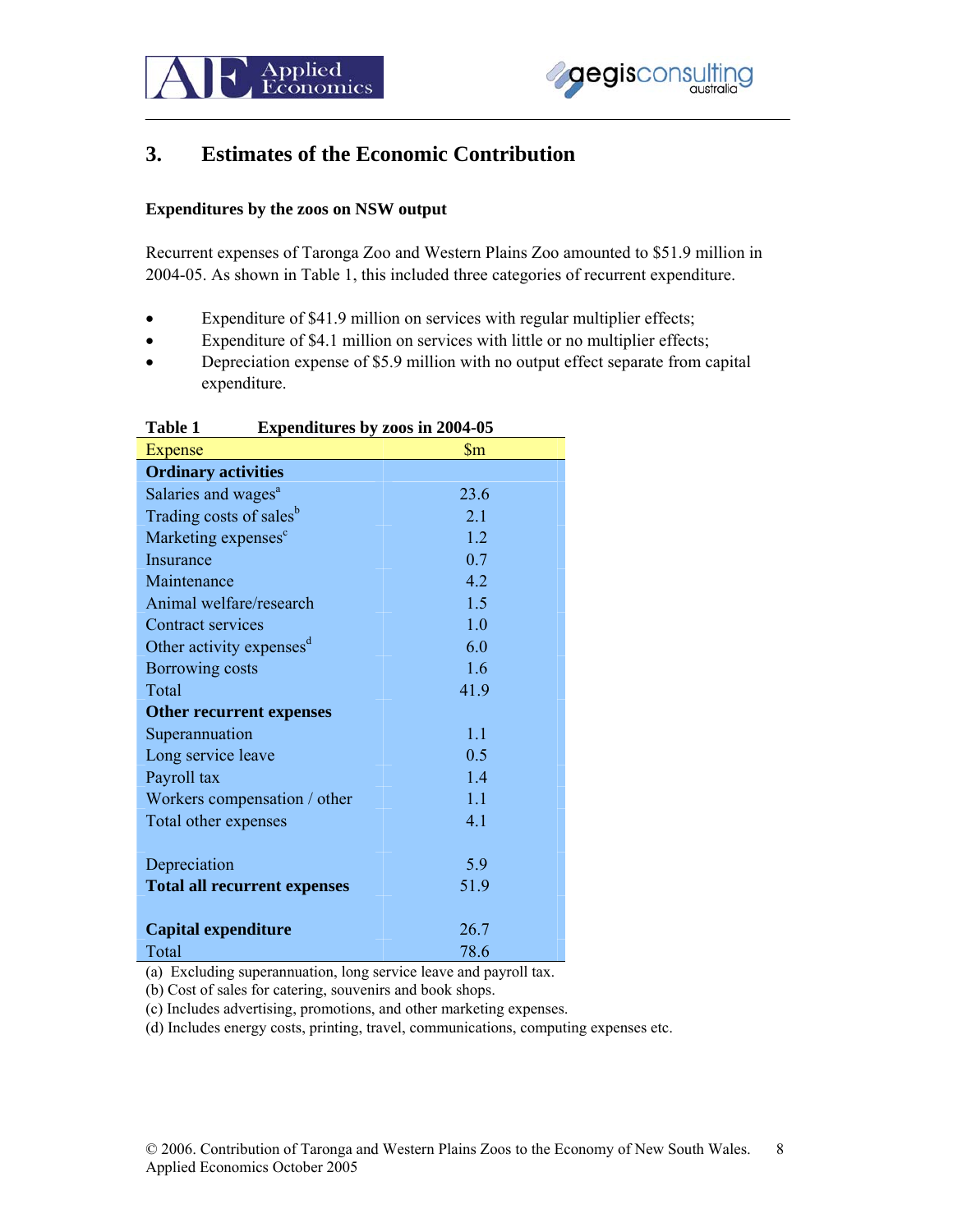



Source: Zoological Parks Board of NSW

In addition, capital expenditure totaled \$26.7 million in 2004-05. This was only slightly higher than average annual capital expenditure, and so is used as the indicator in this report.

Total employment was 473 employees at the two zoos in 2004-05.

#### **Expenditures within NSW on access to the zoos**

Table 2 shows the number of visitors to Taronga and Western Plains Zoos in 2004-05 by major origin sources and estimated expenditure per two-way trip per person in NSW. The expenditure could be private vehicle (fuel) costs or public transport fares, mainly bus and ferry. About half the visitors to Taronga Zoo arrive by ferry, including most overseas visitors.

Estimates of trip expenditure are approximations because they allow for multi-occupancy vehicles (and occupancy rates are not known) and multi-purpose trips. Most children are in multi-occupancy vehicles. Where people visiting a zoo are undertaking a multi-purpose trip, only part of the trip expenses should be allocated to the zoo. Most overseas and interstate visitors are visiting NSW for several purposes. For example, many people who drive from Melbourne to Queensland choose to stop at Dubbo partly to see the Western Plains Zoo.

Based on actual visitor numbers in 2004-05 and estimated trip costs per capita, estimated access costs within NSW total \$19.4 million per annum, including \$14.6 million for visits to Taronga Zoo and \$4.8 million for visits to Western Plains Zoo.

| <b>Table 2</b>              | Zoo visitor travel expenditure in New South Wales in 2004-05 |                       |            |                                       |                       |            |
|-----------------------------|--------------------------------------------------------------|-----------------------|------------|---------------------------------------|-----------------------|------------|
| Origin                      | <b>Visitors to Taronga Zoo</b>                               |                       |            | <b>Visitors to Western Plains Zoo</b> |                       |            |
|                             | No.                                                          | Avr.                  | \$ million | No.                                   | Avr.                  | \$ million |
|                             |                                                              | \$/visit <sup>a</sup> |            |                                       | \$/visit <sup>a</sup> |            |
| Sydney region               | 435,375                                                      | 8                     | 3.5        | 50,401                                | 40                    | 2.0        |
| Dubbo area                  |                                                              |                       | ۰          | 20,000                                | 8                     | 0.2        |
| Other NSW                   | 117,642                                                      | 20                    | 2.3        | 42,321                                | 20                    | 0.8        |
| Interstate                  | 104,571                                                      | 20                    | 2.1        | 49,084                                | 20                    | 1.0        |
| Overseas                    | 340,860                                                      | 15                    | 5.1        | 2,301                                 | 80                    | 0.2        |
| Not defined                 | 7,038                                                        | 10                    | 0.1        | 2,618                                 | 40                    | 0.1        |
| Total above <sup>b</sup>    | 1,005,486                                                    |                       | 13.1       | 166,724                               |                       | 4.3        |
| Other visitors <sup>c</sup> | 184,280                                                      | 8                     | 1.5        | 68,916                                | 8                     | 0.5        |
| All visitors                | 1,189,766                                                    |                       | 14.6       | 235,644                               |                       | 4.8        |

(a) Trip to and from the zoo for one person. (b) These visitors include paid visitors to both zoos and zoo friends for Taronga Zoo.

(c) Other visitors include free visits to both zoos and zoo friends for Western Plains Zoo.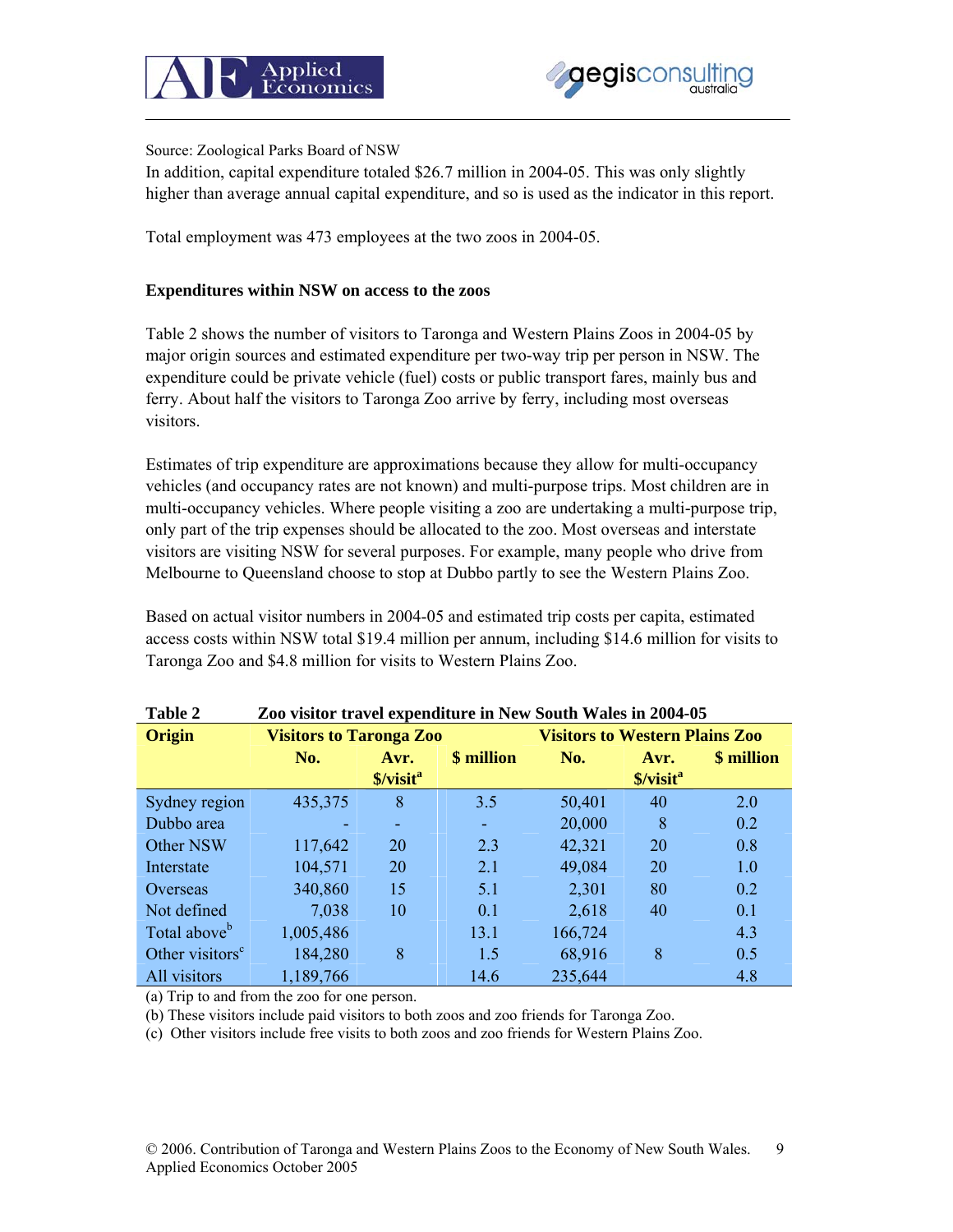



Sources: Zoological Parks Board of NSW provided visitor origins. Average cost of access estimated as described in the text.

#### **Additional expenditure by international and interstate visitors**

As shown in Table 2, overseas visitors account for about 343,000 visits to the two zoos and interstate visitors account for some 154,000 visits to the zoos.

In so far as these visitors to the zoos spend time at the zoos instead of other activities, there will be no increase in time or expenditure spent in NSW. However, some visitors would increase their length of stay as a result of their visits to the zoos and accordingly spend more in NSW. Information on the Australian Department of Industry Tourism and Resources website (see www.industry.gov.au, *Tourism Impact Model – Frequently Asked Questions 5*) indicates that domestic and international holiday visitors spend an average of \$70 to \$76 per day plus \$43 to \$51 on overnight accommodation per capita.

For this assessment, we allow that one-quarter of all overseas and interstate visitors spend most of an extra half-day in Sydney as a result of their visit to a zoo and that they spend on average an extra \$80 on board, lodging and incidental expenses on NSW goods and services as a result of this extra stay.

Drawing on these assumptions,  $(497,000)$  interstate and international visitors  $\times$  0.25  $\times$  \$80), the zoos create an additional \$9.9 million of expenditures on NSW goods and services.

#### **Income multipliers**

 $\overline{a}$ 

The income multipliers used below are derived from the NSW input-output table for 2000- 01. This was prepared by the Centre for Agricultural and Regional Economic using the Generation of Regional Input-Output Tables (GRIT) method developed at the University of Queensland. The tables are compiled each five years coinciding with population census years. The tables are compiled to be broadly consistent with those prepared by the ABS in terms of sector definitions and valuations.<sup>1</sup>

| <b>Relevant Multipliers for this Analysis</b><br>Table 3 |                   |                     |  |  |  |  |
|----------------------------------------------------------|-------------------|---------------------|--|--|--|--|
| <b>Sector</b>                                            | <b>Multiplier</b> | <b>Application</b>  |  |  |  |  |
| Recreational activities                                  | 2.40              | Zoo expenditure     |  |  |  |  |
| Other construction                                       | 2.52              | Capital expenditure |  |  |  |  |
| Transport road                                           | 2.38              | Access expenditure  |  |  |  |  |
| Transport rail                                           | 2.47              | Access expenditure  |  |  |  |  |

 $<sup>1</sup>$  In the CARE tables, unlike the ABS, the consumption-induced impacts are estimated on the basis</sup> that all self-employed people receive a wage equal to the average earnings of employees in the sector where they work.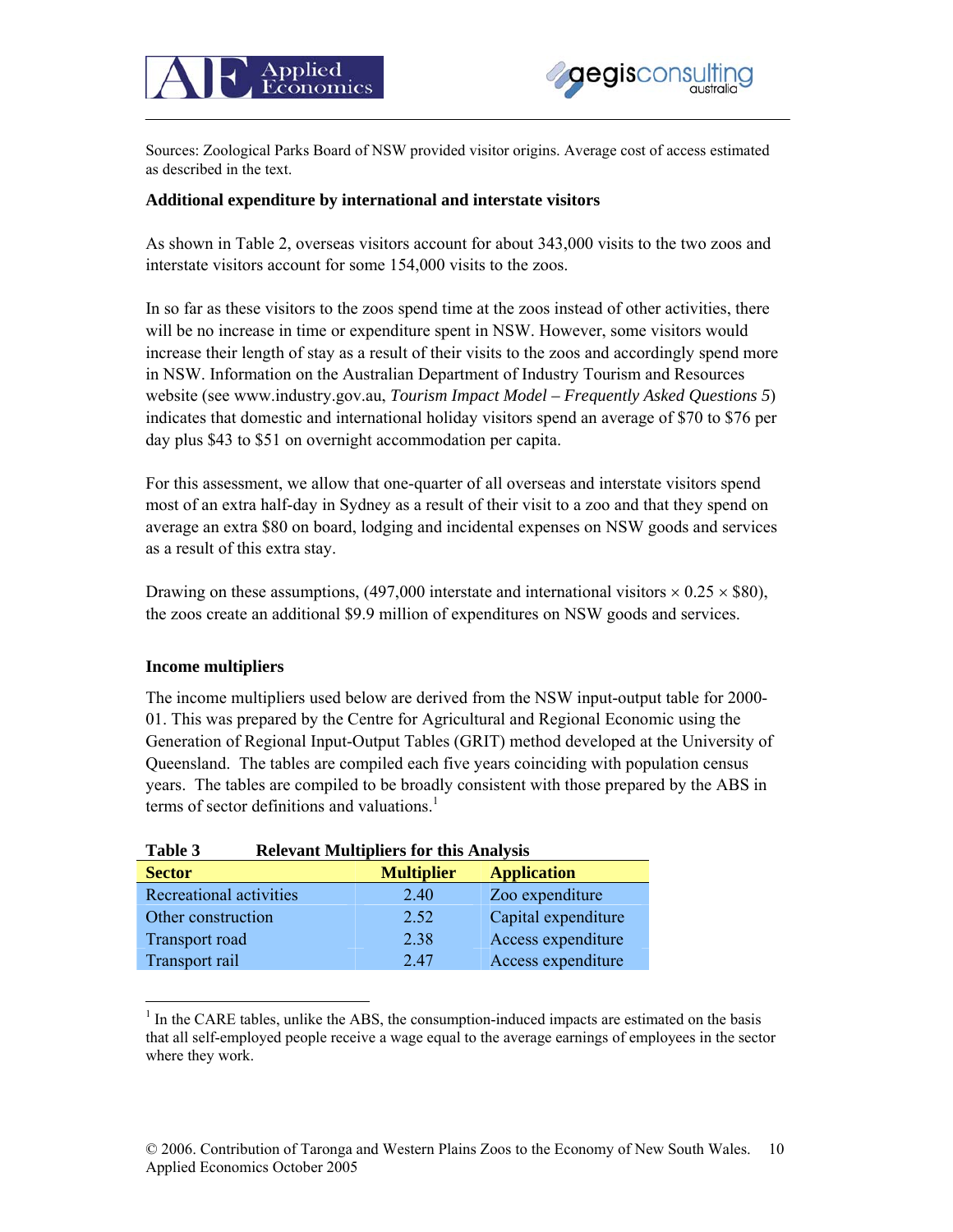



| <b>Transport water</b>    | 2.34 | Access expenditure         |
|---------------------------|------|----------------------------|
| Retail trade              | 2.59 | <b>Additional visitors</b> |
| Accommodation/restaurants | 2.30 | <b>Additional visitors</b> |

Source: Centre for Agricultural and Regional Economics.

This set of tables is the first set compiled with the revised tax system associated with the introduction of the GST. The NSW table is consistent with the ABS estimates of Gross State Product as published in the State Accounts (ABS Cat No. 5220.0). A large amount of additional data from official and other sources (including those of CARE) have been used in compiling and validating the tables.

The relevant income multiplier values for this impact analysis are shown in Table 3. They are final demand multipliers for gross output. Note that the zoo income multiplier of 2.4 is an overall average multiplier, which allows for ordinary expenditures on labour etc. as well as expenditure on superannuation and long service leave that has no multiplier. This is quite a high multiplier and reflects the low leakage for the expenditure on labour and materials employed by the zoos.

#### **Income summary**

Combining the estimated expenditures and multipliers above, Table 4 provides a summary of the gross output (income) results. Excluding capital expenditure, recurrent expenditures by the two zoos, visitor travel expenditure, and additional tourist expenditure create an initial effect of \$75.9 million of output (income) for the NSW economy. Allowing for the flow-on effect, the total contribution to the NSW economy is an estimated \$182.2 million per annum.

Including capital expenditure, the first round income effect is \$102.6 million and the full effect, inclusive of flow-on effects, is \$249.5 million.

| <b>Expenditure / output</b>                 | <b>Initial effect</b><br>\$m\$ | <b>Multiplier</b> | <b>Flow-on</b><br>$effect$ (\$m) | <b>Total effect</b><br>\$m\$ |
|---------------------------------------------|--------------------------------|-------------------|----------------------------------|------------------------------|
| Zoo recurrent expenditure                   | 46.0                           | 2.40              | 644                              | 110.4                        |
| Visitor travel expenditure                  | 19.4                           | 2.40              | 27.2                             | 46.6                         |
| Additional tourist expenditure <sup>a</sup> | 9.9                            | 2.40              | 13.9                             | 23.8                         |
| Total expenditure / output                  | 75.3                           |                   | 105.5                            | 180.8                        |
| Zoo capital expenditure                     | 26.7                           | 2.52              | 40.6                             | 67.3                         |
| Total with capital expenditure              | 102.0                          |                   | 146.1                            | 248.1                        |

#### **Table 4 Estimated gross output (income) effects for NSW economy in 2004-05**

(a) Additional overseas and interstate expenditure due to the zoos.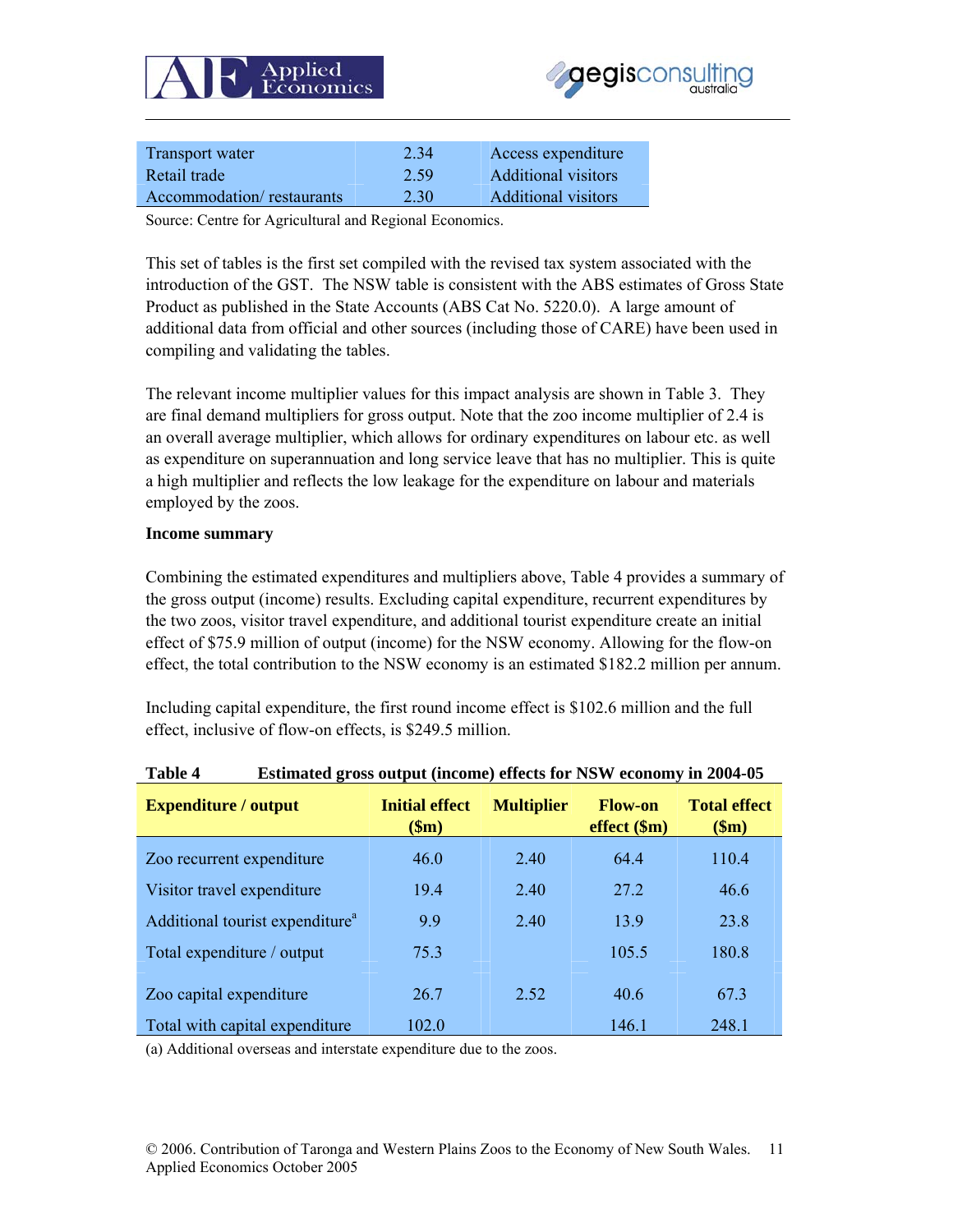



#### **Employment Impacts**

The two zoos directly employ 473 persons. To estimate direct employment in the other sectors that is generated by travel and tourism as a result of the zoos, we draw on the numbers employed per \$ million of expenditure in these sectors, as estimated in the CARE input-output model. These ratios are shown in the second column in Table 5. The third column shows the jobs generated initially as a result of the relevant expenditures shown in Table 4.

We then apply CARE's flow-on multipliers for employment in each sector to estimate the total employment generated by the zoos inclusive of flow-on effects (see the last column in Table 5).

In summary, the regular operations of the zoos inclusive of travel and tourism effects generate an estimated 1325 jobs, inclusive of 748 jobs from first round effects and 577 flowon jobs. Allowing for capital expenditure in 2004-05, there is a total of 1761 jobs, inclusive of 964 jobs from first round effects and 797 flow-on jobs.

| <b>Expenditure</b>                          | <b>No. employed</b><br>per \$m | <b>Initial</b><br>jobs | <b>Multiplier</b> | <b>Total jobs</b> |
|---------------------------------------------|--------------------------------|------------------------|-------------------|-------------------|
| Zoo recurrent expenditure                   | Na                             | 473                    | 1.67              | 790               |
| Visitor travel expenditure <sup>a</sup>     | 7.0                            | 136                    | 2.30              | 313               |
| Additional tourist expenditure <sup>b</sup> | 14.0                           | 139                    | 1.60              | 222               |
| Total                                       |                                | 748                    |                   | 1325              |
| Zoo capital expenditure                     | 8.1                            | 216                    | 2.02              | 436               |
| Total with capital expenditure              |                                | 964                    |                   | 1761              |

#### **Table 5 Estimated employment effects for NSW economy in 2004-05**

(a) The employment ratios and multipliers for travel expenditure are averages for road and water transport.

(b) The employment ratios and multipliers for tourism are averages for retailing and accommodation.